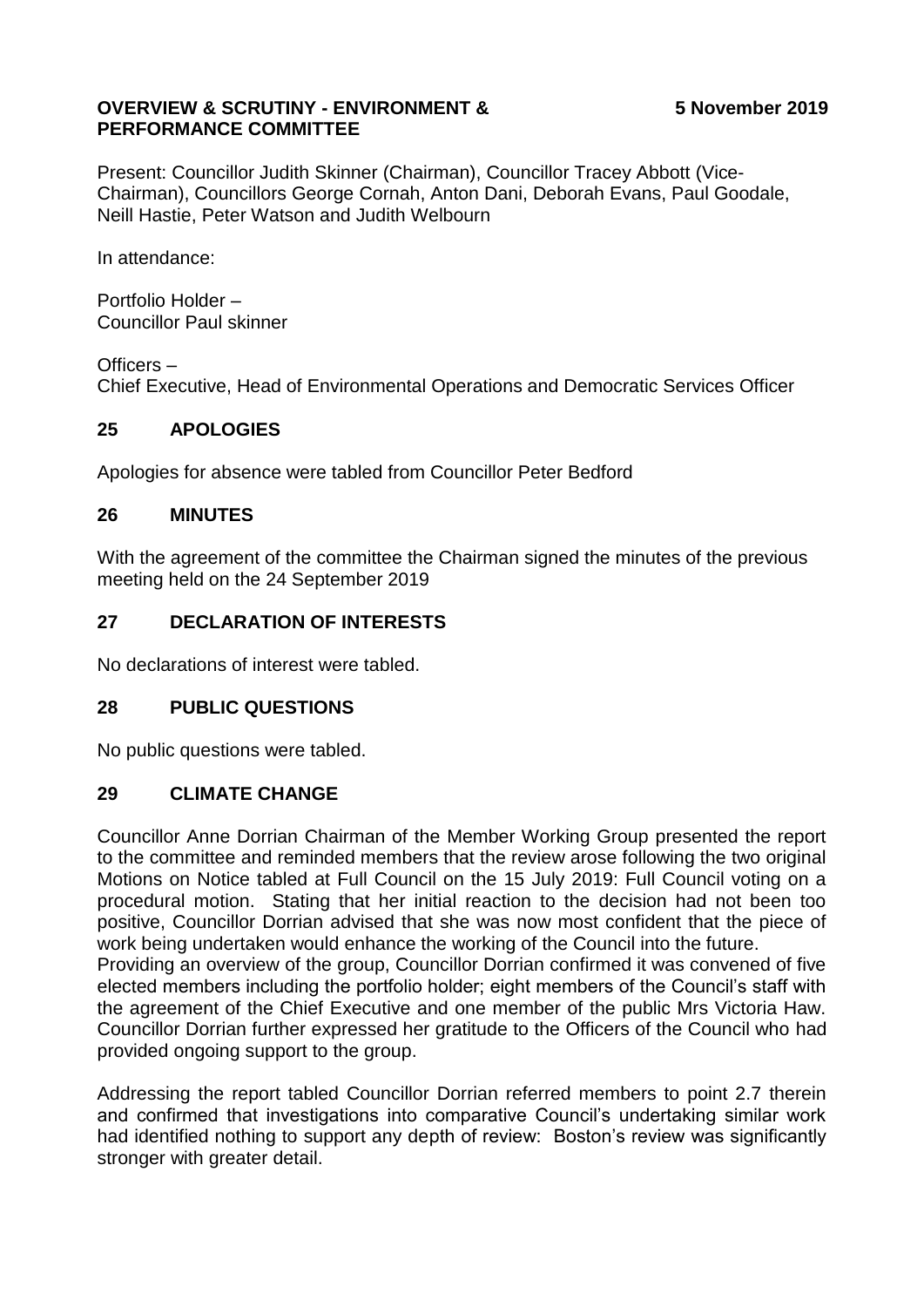*Overview & Scrutiny - Environment & Performance Committee* 5 November 2019

External representation had been received and members were invited to attend the next meeting of the working group on the 12 November 2019. The NFU along with representatives from Beeswax were confirmed to attend and make representation, with another two businesses also potentially attending.

Two members of staff had each attended events. The Council's Housing Solutions Manager had attended the "Ashdean" Local Authority Climate Change Toolkit launch in October 2019 and had reported back positively on how it identified promoting the core local benefits to residents.

A Planning Officer had visited an event by Western Power about the Transition to a Zero Carbon Economy.

Addressing the rise in electrically powered vehicles, members were advised that in 2013 there had been 37,000 vehicle charging points across the Country. An estimated 3 million were required by 2030 proving the year on year growth of electric vehicles.

Concluding Councillor Dorrian confirmed that looking forward the final recommendations of the group would be agreed for tabling at the January 2020 meeting of the committee. Whilst the recommendations had not been agreed they would most likely be formed around the areas identified within point 3.5 of the report. Furthermore Councillor Dorrian reassured the committee that the group would continue to lobby for additional resources and the outcomes from the review would be incorporated within the Council's Corporate Strategy and Transformation Programme.

The Chairman opened the meeting for deliberation which included the following:

A member questioned why there was no mention of public transport within the review, voicing concerns on the buses currently operating through Boston which generated significant dust, noise and air pollution. The member asked if so many buses were actually required, as many appeared to run with only a few customers on them. The member further suggested that Boston should implement a 'Car Free Day', where the population who worked within the town, walked or cycled for a day and left their cars at home.

Councillor Dorrian acknowledged the comments in respect of public transport in Boston and supported the idea of a 'Car Free Day' stating that the Council should take a leadership role and signpost people. Committee were further advised that following on from the review, consideration of a Citizens Assembly would be looked into as there did appear to be a role for one. Committee were also advised that there was a website where it was possible to sign up for car sharing in your local area and having noticed the amount of officers who drove to work, Councillor Dorrian suggested that the Council could consider offering incentives for staff who car shared to work.

Responding to the comments about residents cycling more and leaving cars behind, a member advised that in her role of working at a local school, she was very aware of the attempts to encourage children and parents to cycle. The main problem that arose was the parents' fear of their children riding on the very busy roads in the town. Whilst parents were happy for children to ride along the pathways, they would not let them on the roads, in particular some of the main arterial roads within the town which served a number of the schools.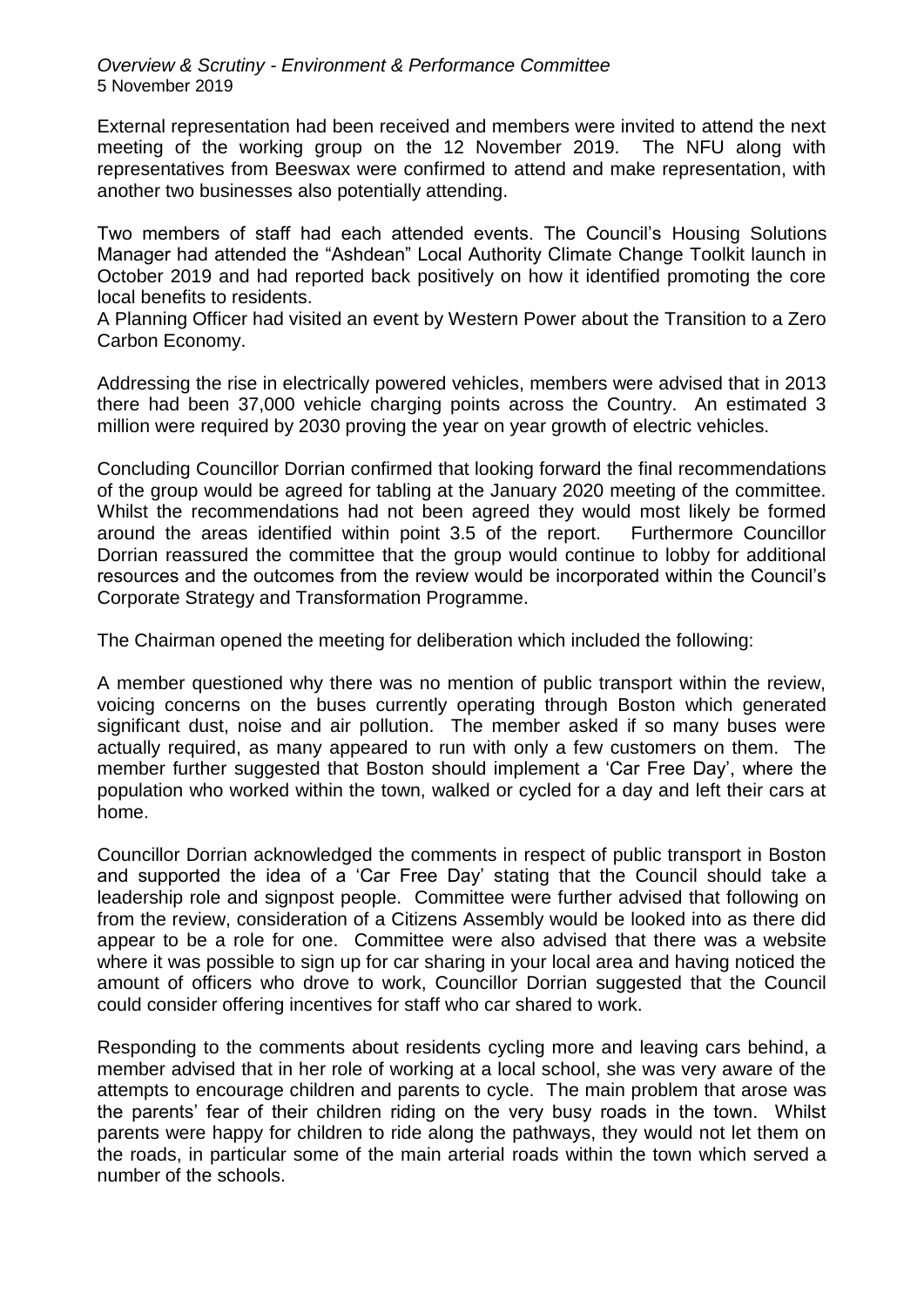A member asked if when lobbying the Government for resources, the group also lobby for all urban public transport to be electrified to help local authorities to rid their towns of fumes and reduce carbon emissions significantly.

The Chief Executive addressed the meeting at this point and stated that the Council had two issues to address: one was how it would become carbon neutral – what could we do and how could we achieve it, and the second to lead an champion others in achieving similar aims. Furthermore he noted that the Council would support lobbying on cycle networks.

The Portfolio Holder then advised that the work of the group could influence the Boston Transport Strategy including clarifying and identifying cycle routes.

Concluding the Chairman thanked Councillor Dorrian for the detailed presentation and stated that as a member of the working group herself, she had realised from the review that the Council had already undertaken a number of steps to reduce its carbon footprint.

**RECOMMENDED:** Members agreed to refer the update to Full Council.

#### **30 NIGHT-TIME ECONOMY**

The Head of Environmental Operations presented the report, providing a reminder that following a resolution from the committee's meeting on the 24 September 2019, an Inquiry Session had been held on the 14 October 2019 which had been chaired by the Head of Regulatory Services, supported by Lincolnshire Police and the Council's Community Safety Manager.

Following significant debate the members had agreed that the issues they wished to consider in greater detail were wider than 'Night-Time Economy' issues and that a detailed Task and Finish Group was the preferred way forward. Referring members to the additional information on their placement in respect of a Task and Finish Group convention of a group, the Head of Environmental Operations advised that should a group be convened, due to ongoing activity and commitment of support officers, it would not be possible to start the work until January 2020.

It was moved by Councillor Anton Dani and seconded by Councillor Neill Hastie that a Task and Finish Group be convened to carry out a review.

The motion was unanimously agreed by the committee.

The clerk sought nominations for volunteers to facilitate the review group with Councillors Tracey Abbott; Paul Goodale; Neill Hastie; Judith Skinner and Judith Welbourn duly volunteering their support.

The clerk confirmed that details for the first meeting of the group would be circulated the following day.

**RESOLVED: That the Environment and Performance Committee unanimously agree the convention of a Task and Finish Group Review.**

**To do: The clerk to issue the date of the first meeting to the group.**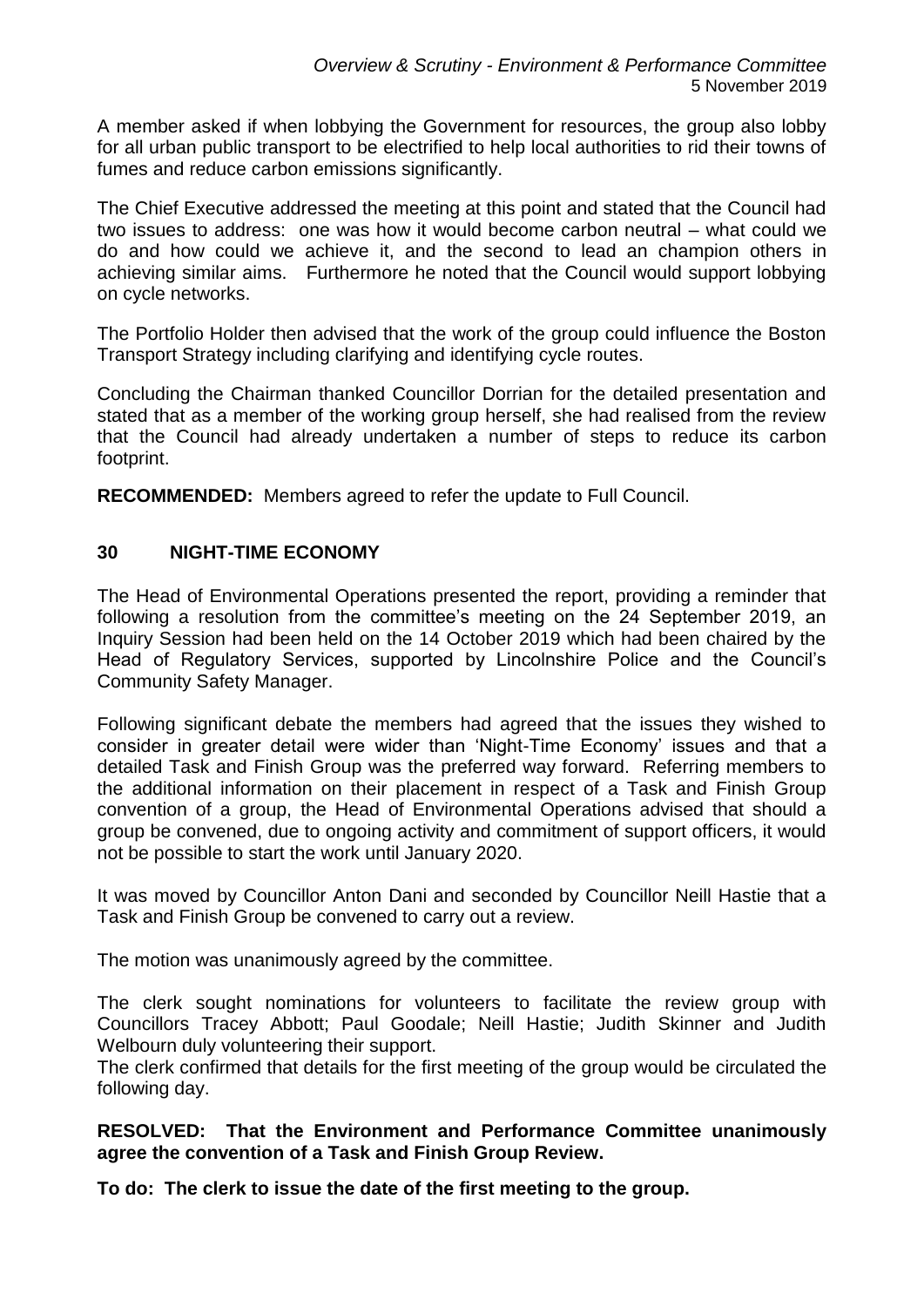### **31 NEW STATUTORY GUIDANCE ON OVERVIEW AND SCRUTINY IN LOCAL AND COMBINED AUTHORITIES**

The Head of Environmental Operations presented the report to the committee confirming that the new statutory guidance had been introduced in May 2019 and the Council's committee team had analysed the guidance to determine how compliant the Council was with it. Item 5 within the summary paper recommended consideration be given to producing an executive / scrutiny protocol. A draft protocol was attached at appendix 3 of the report for consideration.

The Corporate and Community Committee had already considered the report and made its recommendations which were provided paper for members' reference to avoid duplication of suggestion.

The Chairman addressed the recommendations of the Corporate and Community Committee noting that the first two noted did not apply to the Environment and Performance Committee as this committee did not have any attendance issues. The Chairman then advised that item 5 in the recommendations was subject to a future report to the Corporate and Community Committee and therefore, the remaining recommendations were for the committee to consider agreeing their support of or not. At this point the Chairman then opened the meeting for comments from members which included the following:

Referencing the new guidance a member questioned how the Council could effect a greater level of scrutiny bearing in mind the limitations of officer and member availability at the current time, as identified in the previous report. The member further asked that when finances improved greater consideration be given to providing further Scrutiny resources.

Further concern was noted that some members had a role on both scrutiny committees and in any resulting stream of scrutiny from the parent committees.

Addressing political proportionality in the calculations of the committees, a member stated that as Scrutiny was non-political, all executive members should be withdrawn from the balance, prior to the calculation for the Scrutiny committees. It was unfair that the executive members were included in that calculation.

A further concern referenced recommendations to Cabinet by Scrutiny which were overturned and not reported back to the respective committee. The Head of Environmental Operations referred committee to page 86 of the papers and point 3.3 which addressed the position of portfolio holders reporting back on such issues.

Members agreed re-wording of point 3.3 to firm up the commitment:

The Executive will be required to consider any recommendation or views expressed by the Scrutiny Committees and to take such action it sees fit. Where any decision taken by the Executive is not in accordance with advice provided by the Committees, *the relevant Cabinet Member shall attend the following meeting of the committee* and provide an explanation of the reasons for that decision.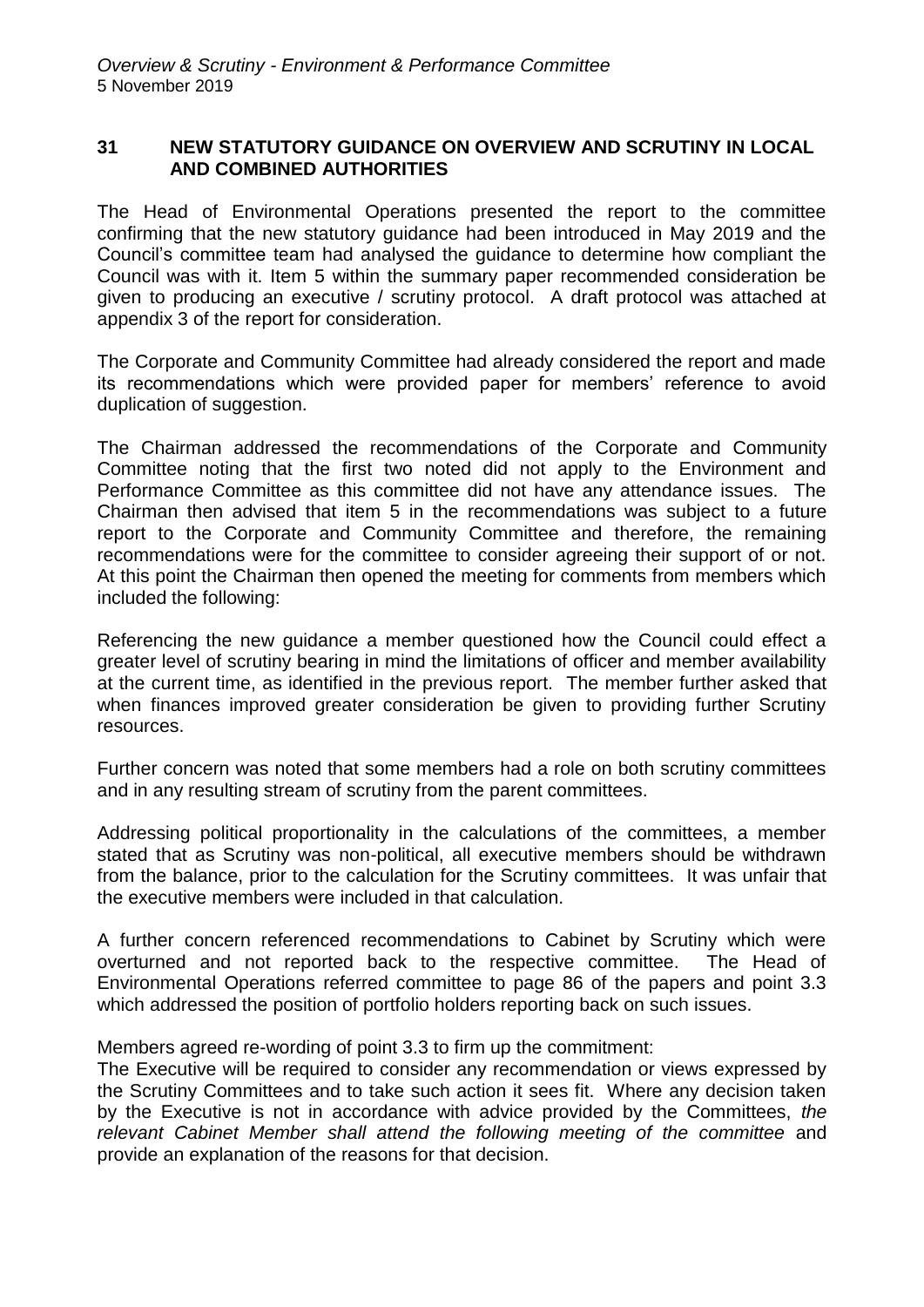### **RECOMMENDATIONS:**

That the Environment and Performance Committee agree the following recommendations tabled by the Corporate and Community Committee and identified below noted under their respective minute number reference from the Corporate and Community meeting:

- 3. That it be recommended to Cabinet that the Chairman of the Scrutiny Committees be appointed at the first meeting of each Municipal Year by the Committee itself, though not by secret ballot.
- 4. That meetings of the Scrutiny Committees continue to not be recorded.
- 6. That the draft protocol, attached at Appendix 3 to the report, be recommended to Cabinet and Full Council for approval, but to be renamed the Executive / Scrutiny Protocol.

That the Environment and Performance Committee further agree the following recommendations in addition to those noted above and that it be recommended to Cabinet that:

- **1.** All Executive Members be removed from the political balance, ahead of Scrutiny committee membership proportionality being calculated.
- **2.** That Portfolio Holders present all reports to Scrutiny Committees, supported by the respective Council Officer solely for technical reference.
- **3.** That section 3.3 of the protocol be amended to read as follows:

The Executive will be required to consider any recommendation or views expressed by the Scrutiny Committees and to take such action it sees fit. Where any decision taken by the Executive is not in accordance with advice provided by the Committees, the relevant Cabinet Member shall attend the following meeting of the committee and provide an explanation of the reasons for that decision.

### **32 WORK PROGRAMME**

The Head of Environmental Operations confirmed that Cabinet Call-In had been activated in respect of Replacement Domestic Wheeled Bin Charges which would be held on the 14 November 2019. The Portfolio Holder would be in attendance to answer questions.

He further advised that two additional items had been scheduled to the next committee meeting in January: The Air Quality Action Plan and the PSPO for Dog Control which was due for renewal.

Members comments followed which included:

A request for a report from the Environment Agency following the installation of the Boston Barrier and the outcomes of its installation. The request arose from issues recognised in planning developments where floor levels in certain areas of the town were required to be 1.6m due to potential flooding and the member questioned how this could be, once the barrier was installed.